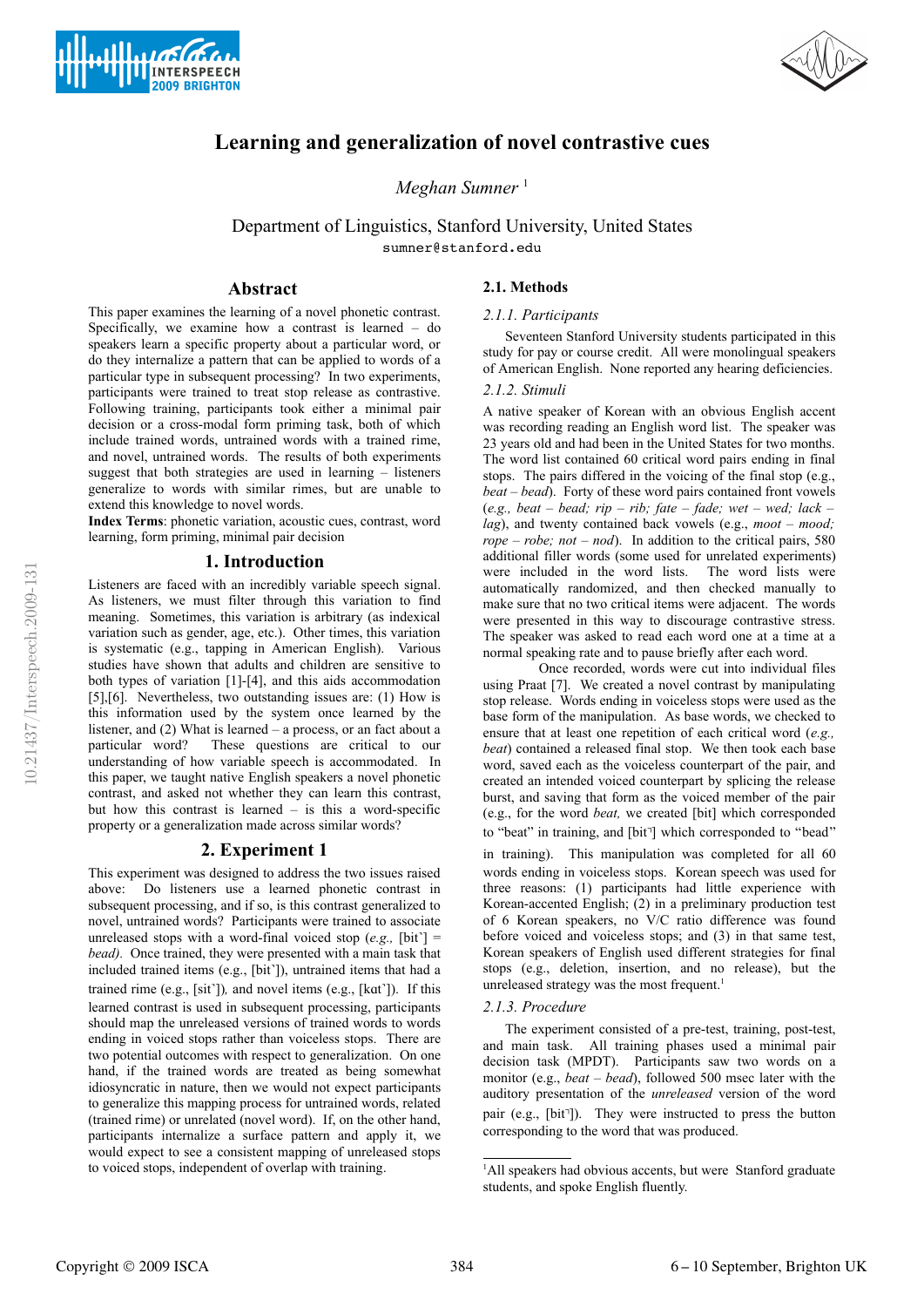In the pre-test, participants received 20 unreleased words, along with 60 filler trials containing 20 minimal pairs that either varied in the final sound (e.g., *mine – mime*) and 40 trials containing minimal pairs that varied in the initial sound (e.g., *room – loom*). The 80 trials were repeated in a second block. Both the order of presentation and the order of the words on the monitor were randomized. The training phase consisted of the same 20 pairs from the pre-test and post-test phase. All twenty word pairs (released and unreleased) contained front vowels (e.g., *beat – bead, rip – rib, lack – lag*). Also included were untrained, but similar words (e.g., shared rime as in *wet –* wed) and untrained words (e.g., words with back vowels as in *coat – code*). Each participant received ten blocks of training items. Each block contained both a released variant corresponding to voiceless stops, and unreleased variant corresponding to voiced stops. Feedback in the form of correct/incorrect responses was given on a trial by trial basis. Following the training session, which lasted approximately 40 minutes, participants received the post-test. The post-test was identical to the pre-test.

The results of the training phase are presented in Table 1. The % Correct refers to the percent of responses in which participants chose the voiced final word of the minimal pair when presented with a word ending in an unreleased stop.

#### % Correct

|           | Unreleased stops Other final<br>(e.g., [bit']) | $(e.g., mine - mine)$                                          |  |
|-----------|------------------------------------------------|----------------------------------------------------------------|--|
| Pre-test  | $17.2\%$                                       | 82.6%                                                          |  |
| Post-test | 66.9%                                          | 86.3%                                                          |  |
|           |                                                | <b>Table 1.</b> Percent Correct for the Pre-Test and Post-Test |  |

The initial bias of the participants when hearing words ending in unreleased stops is largely toward that of the word ending in a voiceless stop. The voiceless member of the pair was chosen 82.8% of the time. This number is similar to the percent correct for non-stop final words. The fact that these numbers are not closer to 100% may reflect a general difficulty with the perception of accented speech. The most critical point is that following training, participants learn to associate unreleased stops with the voiced member of the pair. The percent correct here represents both a learned ability to make use of a novel contrast,  $(p < .001)$ ) and residue of the participants' native bias towards perceiving other primary cues (e.g., duration [8]) to signal the voicing of the upcoming stop as shown in the difference in performance in the post-test between Unreleased Stops and Other Final minimal pairs ( $p < .001$ ).

Following training, all participants completed the main experimental task. In this experiment, the main task was a MPDT without feedback. In this task, participants were presented with unreleased versions of all critical items. Three experimental conditions were examined: Trained Word, Trained Rime, and Novel Word. The Trained Word condition included 20 items that were repeated from training (e.g., beat – bead). The Trained Rime condition included 20 items that were not presented in training, but whose rimes were presented (e.g., seat – seed). The Novel Word condition included 20 items that were not presented in training, and whose rimes were also untrained (e.g., *rot – rod*). To ensure that no overlap between novel words and trained words existed, only items containing back vowels were used in the novel condition. In addition to the 60 critical items were an additional 180 minimal pairs, of which 60 differed in the final sound (e.g., *mine* – *mime*) and 120 differed in the initial sound (e.g., *lane – rain*). None of the fillers contained final stops. Twenty items from each of these conditions were used as baselines for initial- and final-deviating forms for analyses.

If the exhibited learning of a novel contrast is available for use in subsequent processing, we expect to see post-test-like performance for the the Trained Word condition. We might also expect to see high accuracy rates, along with reaction times that match those for final-deviating pairs like *seem – seen.* Whether this effect extends to the Novel Word condition is a question of generalization. The second hypothesis we examine is whether a fact about particular words is learned, or whether a pattern is internalized. By examining a novel contrast that is a general voicing contrast, and not a segment-specific contrast (voiced – voiceless vs. t – d), we can ask whether this process is in fact internalized and applied to other forms that fit the appropriate pattern. This hypothesis would be supported if we see a high percent correct for the Trained Rime and Novel Word conditions.

## **2.2. Results and Discussion**

All of the data were analyzed both for accuracy rates and reaction times. The data from one participant was excluded due to high error rates on control items (42.1%). Reaction times 3 standard deviations above and below the mean for each condition were excluded from all analyses. This large window was included to accommodate potential individual differences in responding to accented speech. The accuracy rates and reaction times are provided in Table 2. Standard deviations are provided in parentheses.

| Condition                                      | <b>Percent Correct</b> | <b>Reaction Time</b> |
|------------------------------------------------|------------------------|----------------------|
| <b>Initial Control</b><br>$(e.g., fun - sun))$ | 82.49 (9.21)           | 827.52 (130.77)      |
| <b>Final Control</b><br>$(e.g., seen-seem)$    | 74.12 (7.85)           | 1010.11 (131.83)     |
| <b>Trained Word</b><br>$(e.g., beat-bead)$     | 61.79(8.12)            | 1005.93 (132.22)     |
| <b>Trained Rim</b><br>$(e.g., seat - seed)$    | 62.09(9.27)            | 1089.38 (118.17)     |
| <b>Novel Word</b><br>$(e.g., rot-rod)$         | 22.53 (5.21)           | 998.75 (120.98)      |

**Table 2.** Mean accuracy rates and reaction times for Experiment 1.

*Accuracy Rates.* A single-factor analysis of variance (ANOVA) was conducted. There was a main effect of condition  $(F(4,70) = 32.40, p < .01)$ . Performance in the Final Control was better than the three experimental conditions (Trained Word: F1(1,28) = 4.4286,  $p \le 0.05$ ; Trained Rime:  $F(1,28) = 6.044$ ,  $p < .05$ ; Novel:  $F(1,28) = 123.36$ ,  $p < .001$ ). Critically, there is no difference in performance between the Trained Word and Trained Rime conditions ( $F < 1$ ), but one does exist between the Trained Word and Novel conditions  $(F(1,28) = 30.399, p < .001)$  and between the Trained Rime and Novel conditions (F(1,28) = 49.726, p < .01).

*Reaction Times.* A one-way analysis of variance (ANOVA) was conducted. Consistent with the accuracy rates, the ANOVA showed a main effect of condition  $(F1(4,70) =$ 11.723,  $p < .001$ ). In general, the time to respond to words that vary initially is much shorter than the time to respond to words that vary finally  $(F1(1,28) = 13.826, p < .01)$ . Additional analyses compare the experimental condition to the Final Control condition to examine how forms with a new contrast are processed in relation to other word pairs that are similar in nature. Perhaps the most noticeable result is that the reaction times for the Final Control and the Trained Word and Novel Word conditions are nearly identical (Final Control –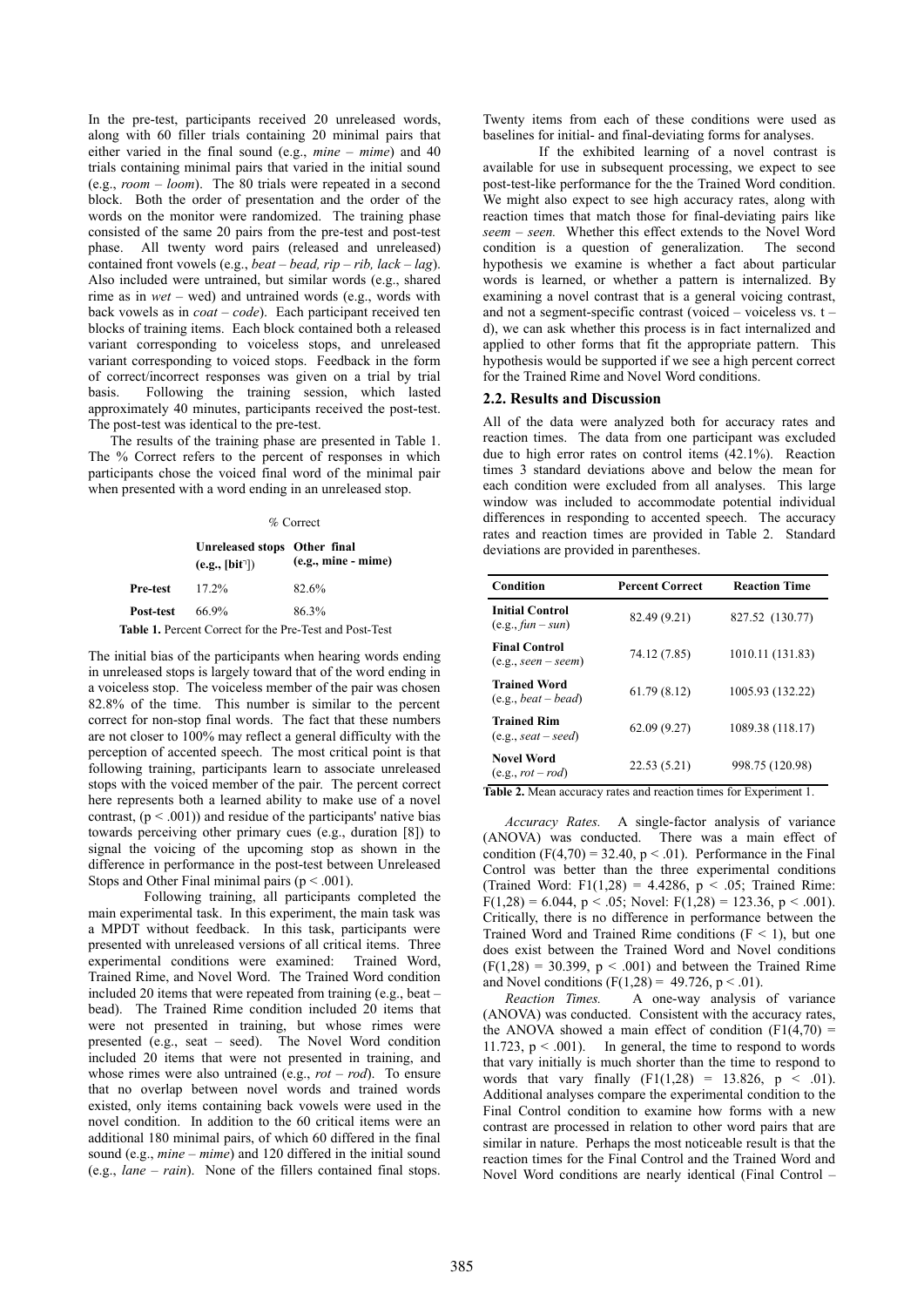Trained Word:  $F1(1,28) < 1$ ,  $p = 0.7873$ ; Final Control – Novel Word: F1(1,28) < 1, p =  $0.5469$ ; Trained Word – Novel Word: F1(1,28)  $\leq$  1, p = 0.7782. This similarity does not hold, though, for the Trained Rime condition, which is slower overall when compared to the other three conditions (Final Control: F1(1,28) = 9.4677, p < .01; Trained Word: F1(1,28) = 7.1682, p < .05; Novel Word: F(1, 28) = 6.3482, p < .05).

Taken together, these results provide us with a better understanding of both subsequent processing and generalization. First, and foremost, there is no evidence of generalization to novel words. The low accuracy rates, or the inability for participants to move from mapping unreleased voiceless stops to voiced stops for novel words, coupled with the stable reaction times for the novel words when compared to the control, suggest that items in the Novel Word condition have not benefited from an internalized process that can be applied to all forms of a particular type.

While we can conclusively say that in this experiment, there is no hint of generalization to novel words, this does not imply that listeners do not generalize the pattern at all. The Trained Rime condition is interesting for a number of reasons. Most importantly, participants are clearly able to extend something they learned about one set of words in training to an untrained set of words in a subsequent task. This result suggests that what is being learned, while not the complete generalization of a process, is not something specific about particular words. In the Same Rime condition, participants not only improve in their ability to map unreleased stops to the voiced member of a minimal pair – they also take more time to do it. Whether this is the result of competition or the slowing of responses due to some other mechanism (in pseudoword repetition this occurs because an item that is clearly not a lexical item seems familiar [9]) is unclear at this point. Regardless, the novel contrast is used in subsequent processing and is also generalized to some degree at a sub-lexical level.

One may argue that the contrast was generalized because participants were already familiar with the task, and the lengthy reaction times reflect a response strategy. The consistency between training and the main task may promote generalization of the contrast. Exp. 2 addresses this concern by examining the subsequent processing of the learned contrast in a paradigm different from the training task – crossmodal form priming.

### **3. Experiment 2**

Form priming has been used to highlight similarities and differences in the phonological makeup of words. Primes and targets that are either identical (e.g., bead – bead) or related (e.g., beat – bead) are typically compared to pairs that are unrelated (e.g.,  $fun - bead$ ). Generally, targets preceded by identical primes are identified faster than targets preceded by unrelated primes. The same is true for targets related to their primes. Critically, while priming exists in both cases, the magnitude is different for identical versus related targets [9]. With this in mind, we can predict that if the novel contrast from training is generalized and unreleased final stops are systematically mapped to voiced final stops, we would expect to find faster response times to a target (e.g., *bead*) when it is preceded by a word ending in an unreleased stop (e.g., [bit˺]) than for the same target preceded by a word ending in a released stop (e.g., [bit]).

### **3.1. Methods**

#### *3.1.1. Participants*

Twenty-seven Stanford University students participated in this study for pay or course credit. The remaining sixteen participants were all monolingual speakers of American English. None reported any hearing deficiencies.

#### *3.1.2. Stimuli.*

All of the stimuli in Experiment 1 were used. In addition to those stimuli, four additional items per experimental condition were added to this experiment. These items were recorded along with those words for Experiment 1, and were manipulated in the same manner.

#### *3.1.3. Procedure*

The procedure for Experiment 2 was identical to Experiment 1 for the pre-test, training, and post-test phases. The difference was in the main task following the training. The results of training for Experiment 2 are presented in Table 3.

#### % Correct

| <b>Unreleased stops</b><br>(e.g., [bit']) | Other final<br>$(e.g., mine - mine)$ |
|-------------------------------------------|--------------------------------------|
| 15.9%                                     | 87.2%                                |
| <b>Post-test</b> $65.6\%$                 | 88.9%                                |
|                                           |                                      |

**Table 3.** Percent Correct for the Pre-Test and Post-Test

As in Experiment 1, participants are able to make stop release contrastive after training  $(p < .001)$ , but are not able to completely usurp native biases  $(p \le .001)$ . Also as in Experiment 1, all participants completed the training phase immediately followed by the main experimental task. While Experiment 1 used a MPDT, similar to that used in training to examine both subsequent processing of newly learned contrasts and generalization, Experiment 2 used a form priming paradigm. In this paradigm, participants are presented with an auditorily presented prime followed by a visuallypresented target. The target was presented 100 msec after the offset of the prime. Participants were instructed that they will hear a word, followed immediately by a word presented on the monitor, and they must decide whether the word on the monitor is a real word or a pseudoword.

One may argue that an auditory-auditory presentation is preferred; however, this introduces an unwanted confound. Research has suggested that listeners are sensitive to minimal acoustic cues, such as release [10]. If an auditory – auditory paradigm was used, any difference between unreleased and released variants of a word may be due to this sensitivity, and not to training. While this is not completely moot in this design, consistency in results across the two experiments in this paper, and the attempt to control this sensitivity, should be sufficient to address this issue.

Three experimental conditions and one control condition were used in this experiment: Trained Word, Trained Rime, Novel Word, and Control. All targets were matched with three different prime types: Identity (repetition of same word: hear [bit], see *bead*); Related (vary by a single feature: hear [bit], see *bead*)*;* and Unrelated (prime is not phonologically related to the target: hear [f $\Lambda$ n], see *bead*).

A within-subject design was used, dictating that for each condition, eight items would be used per prime type. Three counterbalanced lists were created to ensure that all targets were preceded by all primes. No item was repeated within a list. Therefore, including controls, each list contained 96 test trials. A total of 192 prime-target filler trials containing realword targets were added. Half were pseudoword – real word prime – target pairs, and half were real word – real word prime target pairs. This controlled for pseudoword – pseudoword